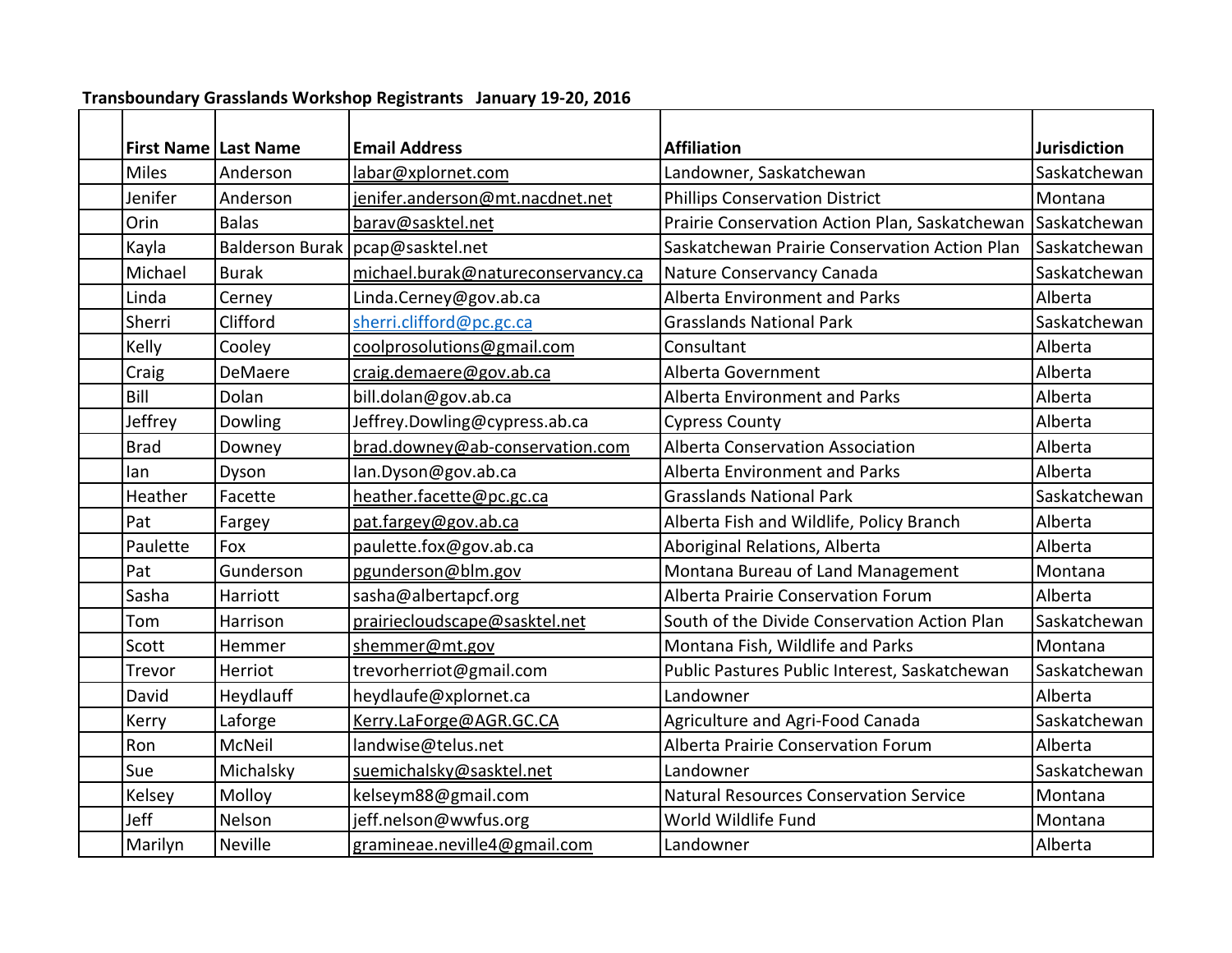| <b>First Name   Last Name</b> |                 | <b>Email Address</b>                | <b>Affiliation</b>                      | <b>Jurisdiction</b> |
|-------------------------------|-----------------|-------------------------------------|-----------------------------------------|---------------------|
| Joel                          | Nicholson       | Joel.Nicholson@gov.ab.ca            | <b>Alberta Environment and Parks</b>    | Alberta             |
| Jeffrey                       | Pattison        | pattison@nemontel.net               | <b>Milk River Watershed Alliance</b>    | Montana             |
| Leta                          | Pezderic        | leta.pezderic@natureconservancy.ca  | Nature Conservancy Canada               | Alberta             |
| Karen                         | Raven           | karen.raven@ab.gov.ca               | <b>Alberta Environment and Parks</b>    | Alberta             |
| Kevin                         | Redden          | kevred@medicinehat.ca               | Medicine Hat, The Gas City              | Alberta             |
| Tim                           | Romanow         | tim@mrwcc.ca                        | Milk River Watershed Council Canada     | Alberta             |
| Marisa                        | Sather          | marisa lipsey@fws.gov               | United States Fish and Wildlife Service | Montana             |
| Joe                           | Schmutz         | joe.schmutz@usask.ca                | University of Saskatchewan              | Saskatchewan        |
| Randy                         | <b>Stokke</b>   | rtstokke@sasktel.net                | Landowner, Saskatchewan                 | Saskatchewan        |
| Peter                         | Swain           | peter.swain@gov.ab.ca               | <b>Alberta Environment and Parks</b>    | Alberta             |
| Lisa                          | Talavia-Spencer | lisa.talavia-spencer@gov.ab.ca      | Alberta Culture and Tourism             | Alberta             |
| Leona                         | Tracey          | leona.blackfeetbison@gmail.com      | <b>Blackfeet Bison Program</b>          | Montana             |
| Marie                         | Tremblay        | marie.tremblay@natureconservancy.ca | Nature Conservancy Canada               | Alberta             |
| <b>Cliff</b>                  | <b>Wallis</b>   | deercroft@shaw.ca                   | Alberta Wilderness Association          | Alberta             |
| Lacey                         | <b>Weekes</b>   | Iweekes@naturesask.ca               | Nature Saskatchewan                     | Saskatchewan        |
| Kelly                         | Williamson      | rangelandconsultinginc@gmail.com    | Saskatchewan Stock Growers Association  | Saskatchewan        |
| Darcy                         | <b>Wills</b>    | drwills@cciwireless.ca              | Milk River Watershed Council Canada     | Alberta             |
| Karl                          | Zimmer          | karl.zimmer@canada.ca               | Canadian Wildlife Service               | Alberta             |

## **Transboundary Grasslands Workshop Registrants January 19-20, 2016**

Transboundary Grasslands Workshop Invitees(people who were not able to attend)

| Bill       | <b>Houston</b>  | bill.houston@agr.gc.ca    | Agriculture and Agri-Food Canada                        | Saskatchewan |
|------------|-----------------|---------------------------|---------------------------------------------------------|--------------|
| <b>Bob</b> | <b>Sanders</b>  | rsanders@ducks.org        | Ducks Unlimited                                         | Montana      |
| Brian      | Martin          | bmartin@tnc.org           | The Nature Conservancy (Director of Science and Montana |              |
| Dave       | Naugle          | david.naugle@umontana.edu | <b>Sage Grouse Initiative (Science Advisor)</b>         | Montana      |
| Dave       | <b>Phillips</b> | Dave.Phillips@gov.sk.ca   | Ministry of Environment                                 | Saskatchewan |
| David      | Sauchyn         | David.Sauchyn@uregina.ca  | Lower Missouri Basin Advisory Council                   | Saskatchewan |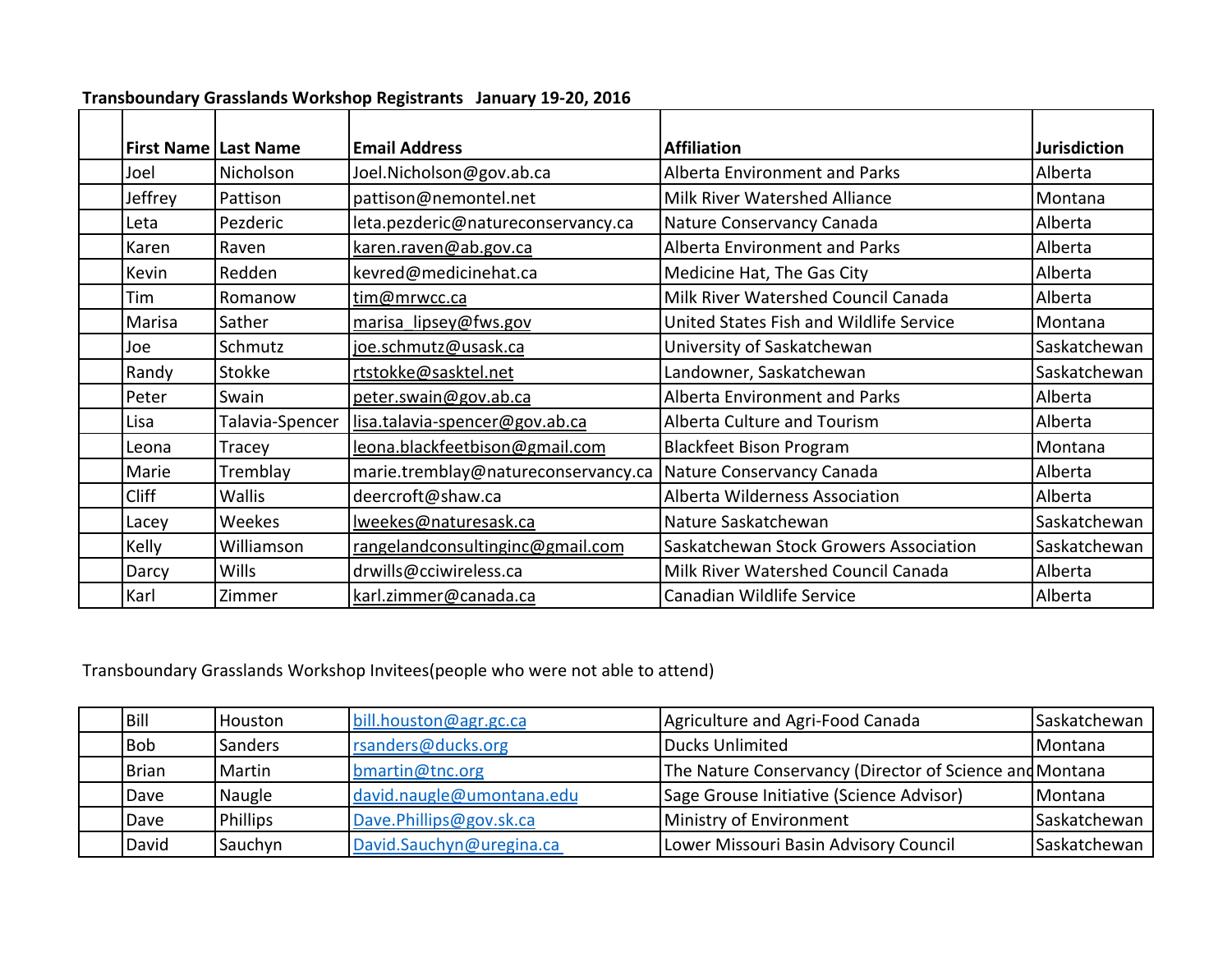|         | <b>First Name Last Name</b> | <b>Email Address</b>            | <b>Affiliation</b>                                        | <b>Jurisdiction</b> |
|---------|-----------------------------|---------------------------------|-----------------------------------------------------------|---------------------|
| Dennis  | Jorgenson                   | Dennis.Jorgensen@wwfus.org      | World Wildlife Fund                                       | Montana             |
| Ervin   | Carlson                     | ervin.blackfeetbison@gmail.com  | <b>Blackfeet Bison Program</b>                            | Montana             |
| Garry   | Lentz                       | garry.lentz@cypress.ab.ca       | <b>County of Cypress (Councillor)</b>                     | Alberta             |
| Glen    | <b>McMaster</b>             | glen.mcmaster@wsask.ca          | Saskatchewan Water Security Agency                        | Saskatchewan        |
| Helen   | Augare-Carlson              | helen augare@bfcc.edu           | <b>Blackfoot Community College</b>                        | Montana             |
| Jane    | Mangold                     | jane.mangold@montana.edu        | Montana State University (Weed and Invasive Pl            | Montana             |
| Jeff    | Pattison                    | pattison@nemont.net             | <b>Milk River Watershed Alliance</b>                      | Montana             |
| Jeni    | Anderson                    | jeniferanderson@mt.macdnet.net  | <b>Phillips Conservation District</b>                     | Montana             |
| Joan    | Hughson                     | hughsonj@shockware.ca           | County of 40 Mile                                         | Alberta             |
| John    | <b>Ross</b>                 | john@rossranch.ca               | Landowner                                                 | Alberta             |
| John    | Carlson                     | jccarlson@blm.gov               | Bureau of Land Management, Sage Grouse Lead for E Montana |                     |
| Julie   | Mackenzie                   | njmackenzie1@gmail.com          | Frenchman-Wood River Weed Management Are Saskatchewan     |                     |
| Ken     | <b>Blatt St. Marks</b>      |                                 | Chippewa Cree Tribe                                       | Montana             |
| Ken     | Miller                      | mkmiller@telusplanet.net        | Landowner                                                 | Alberta             |
| Lee     | Moltzhan                    | lee.moltzan@ab-conservation.com | <b>Alberta Conservation Association</b>                   | Alberta             |
| Lorne   | Ruport                      | loren ruport@fws.gov            | <b>USFWS</b>                                              | Montana             |
| Marisa  | Lipsey                      | marisa lipsey@fws.gov           | USDI USFWS                                                | Montana             |
| Mark    | <b>Albers</b>               | malbers@blm.gov                 | <b>Bureau of Land Management</b>                          | Montana             |
| Mark    | <b>Brigham</b>              | Mark.Brigham@uregina.ca         | University of Saskatchewan                                | Saskatchewan        |
| Mark L. | Azure                       |                                 | Fork Belknap Community                                    | Montana             |
| Mark    | Sullivan                    | mgsullivan@mt.gov               | <b>MT FWP</b>                                             | Montana             |
| Martha  | Kauffman                    | communications@wwfus.org        | Northern Great Plains Conservation Network, W Montana     |                     |
| Mary    | <b>Brick</b>                | Mary.Brick@gov.sk.ca            | Ministry of Agriculture (Crown Land Specialist)           | Saskatchewan        |
| Melissa | Ranalli                     | mranalli@naturesask.ca          | Nature Saskatchewan                                       | Saskatchewan        |
| Melissa | Weatherwax                  | melissa@bfcc.edu                | <b>Blackfoot Community College</b>                        | Montana             |
| Michael | Champion                    |                                 | <b>Ducks Unlimited</b>                                    | Saskatchewan        |
| Mike    | <b>Bruised Head</b>         | mikebh@bloodtribe.org           | <b>Blood Tribe</b>                                        | Alberta             |